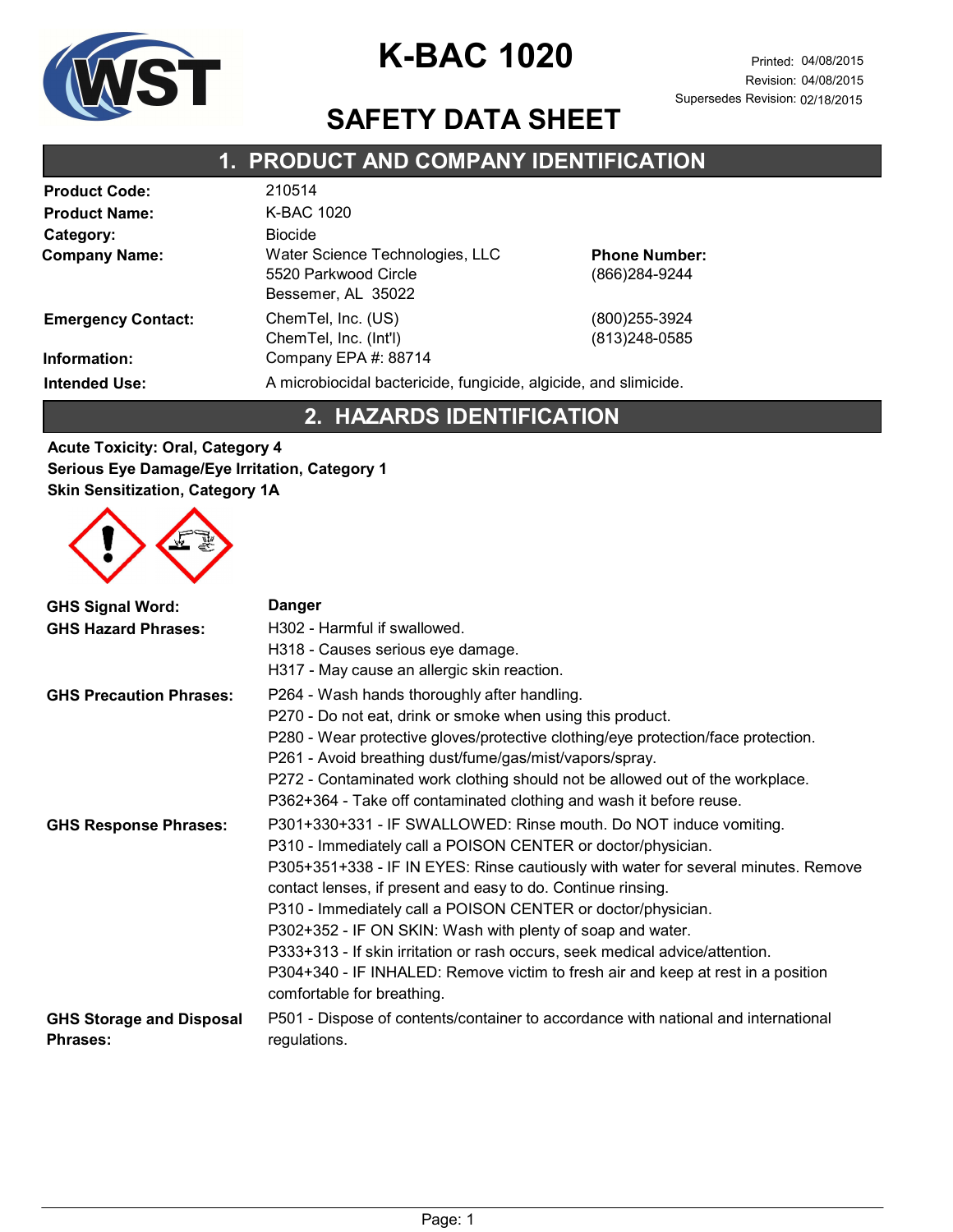

Hazard Rating System:

# K-BAC 1020 Printed: 04/08/2015

# SAFETY DATA SHEET

| <b>HEALTH</b>       | $\mathbf{2}$ |  |
|---------------------|--------------|--|
| <b>FLAMMABILITY</b> |              |  |
| <b>PHYSICAL</b>     |              |  |
| PPE                 | D            |  |

|                                                         | HMIS:                             | FFE<br>υ                                                                                                                                                                                        |  |  |  |
|---------------------------------------------------------|-----------------------------------|-------------------------------------------------------------------------------------------------------------------------------------------------------------------------------------------------|--|--|--|
| <b>Potential Health Effects</b><br>(Acute and Chronic): |                                   |                                                                                                                                                                                                 |  |  |  |
| Inhalation:                                             |                                   | Harmful if inhaled. May cause respiratory tract irritation.                                                                                                                                     |  |  |  |
| <b>Skin Contact:</b>                                    |                                   | May cause sensitization. May cause skin irritation.                                                                                                                                             |  |  |  |
| <b>Eye Contact:</b>                                     |                                   | Causes serious eye irritation.                                                                                                                                                                  |  |  |  |
| Ingestion:                                              |                                   | Harmful if swallowed. May cause irritation of the digestive tract.                                                                                                                              |  |  |  |
|                                                         | 3.                                | <b>COMPOSITION/INFORMATION ON INGREDIENTS</b>                                                                                                                                                   |  |  |  |
| CAS#                                                    | Ingredient(s)                     | <b>Concentration</b>                                                                                                                                                                            |  |  |  |
| 10222-01-2                                              | 2,2-Dibromo-3-nitrilopropionamide | 19.0 -21.0 %                                                                                                                                                                                    |  |  |  |
| 25322-68-3                                              | Polyethylene glycol               | 50.0%                                                                                                                                                                                           |  |  |  |
| 7732-18-5                                               | Water                             | 30.0%                                                                                                                                                                                           |  |  |  |
|                                                         |                                   | <b>4. FIRST AID MEASURES</b>                                                                                                                                                                    |  |  |  |
| <b>Emergency and First Aid</b><br><b>Procedures:</b>    |                                   |                                                                                                                                                                                                 |  |  |  |
| In Case of Inhalation:                                  |                                   | Remove from exposure and move to fresh air immediately. If not breathing, give artificial<br>respiration. If breathing is difficult, give oxygen. Get medical aid.                              |  |  |  |
| In Case of Skin Contact:                                |                                   | Flush skin with plenty of water for at least 15 minutes while removing contaminated<br>clothing and shoes. Get medical aid.                                                                     |  |  |  |
| In Case of Eye Contact:                                 |                                   | Flush eyes with plenty of water for at least 15 minutes, occasionally lifting the upper and<br>lower eyelids. Get medical aid.                                                                  |  |  |  |
| In Case of Ingestion:                                   |                                   | Wash mouth out with water. Do not induce vomiting unless directed to do so by medical<br>personnel. Never give anything by mouth to an unconscious person. Get medical aid.                     |  |  |  |
| <b>Note to Physician:</b>                               |                                   | No specific antidote. Treat symptomatically and supportively. Probable mucosal damage<br>may contraindicate the use of gastric lavage.                                                          |  |  |  |
|                                                         |                                   | <b>5. FIRE FIGHTING MEASURES</b>                                                                                                                                                                |  |  |  |
| <b>Flash Pt:</b>                                        |                                   | Method Used: Estimate<br>NA.                                                                                                                                                                    |  |  |  |
| <b>Explosive Limits:</b>                                |                                   | LEL: No data.<br>UEL: No data.                                                                                                                                                                  |  |  |  |
| <b>Autoignition Pt:</b>                                 |                                   | <b>NA</b>                                                                                                                                                                                       |  |  |  |
|                                                         |                                   | Suitable Extinguishing Media: Dry chemical, CO2 or water spray.                                                                                                                                 |  |  |  |
| <b>Fire Fighting Instructions:</b>                      |                                   | As in any fire, wear a self-contained breathing apparatus in pressure-demand,<br>MSHA/NIOSH (approved or equivalent), and full protective gear. Use water spray to cool<br>unopened containers. |  |  |  |
| Hazards:                                                | <b>Flammable Properties and</b>   | No data available.                                                                                                                                                                              |  |  |  |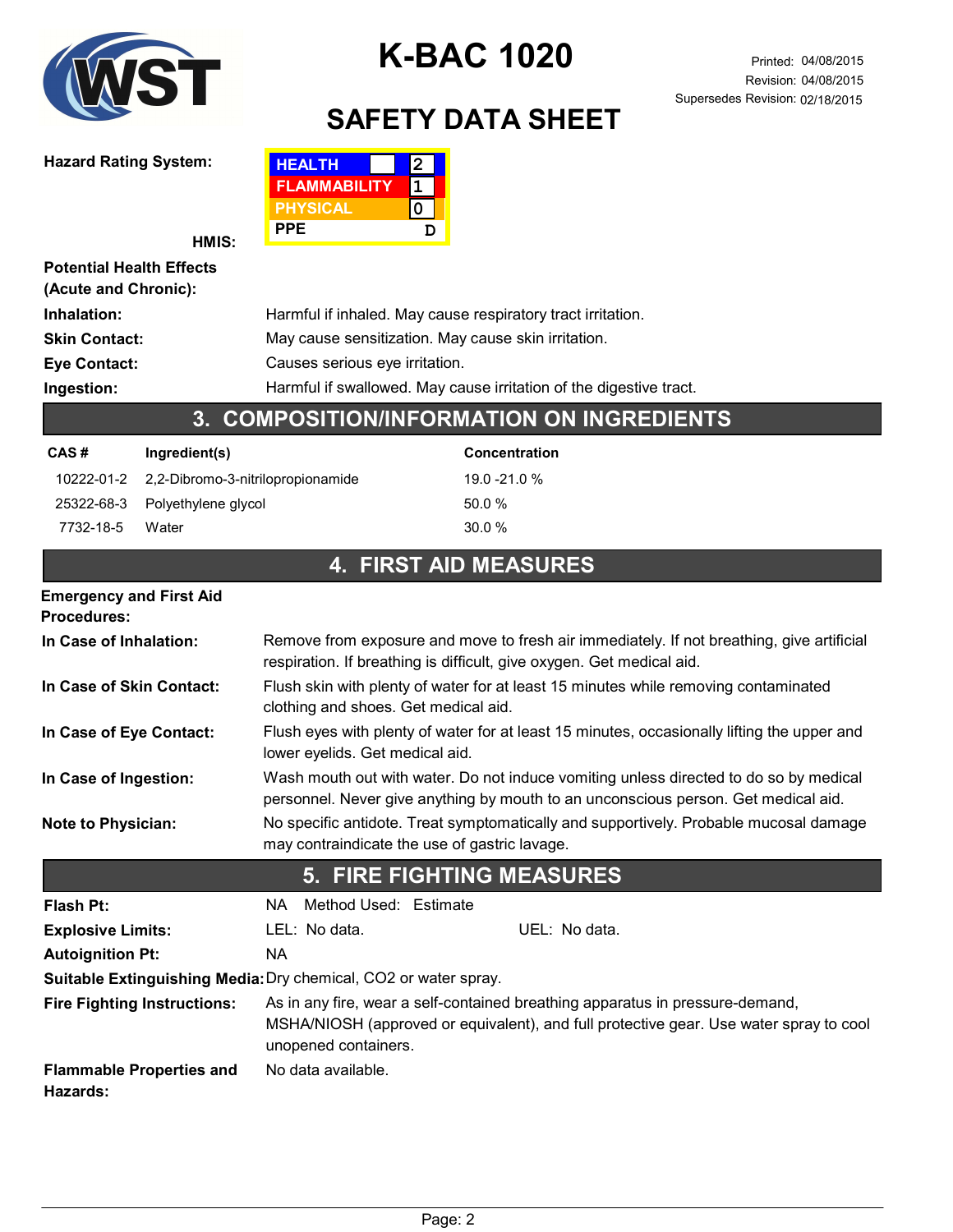

### SAFETY DATA SHEET

### 6. ACCIDENTAL RELEASE MEASURES

Protective Equipment and

Protective Precautions, Use proper personal protective equipment as indicated in Section 8.

Emergency Procedures:

Steps To Be Taken In Case Material Is Released Or

Spilled:

Environmental Precautions: Avoid release to the environment.

Decontaninate spill area with 10% sodium bicarbonate solution. Absorb spill with inert material (e.g. vermiculite, sand or earth), then place in suitable container.

#### 7. HANDLING AND STORAGE

Avoid breathing dust, mist, or vapor. Avoid contact with skin and eyes. Keep container tightly closed. Precautions To Be Taken in Handling: Store in a cool, dry place. Store away from incompatible material. Store away from Precautions To Be Taken in

Storing:

sparks, flames.

### 8. EXPOSURE CONTROLS/PERSONAL PROTECTION

| CAS#                                               | <b>Components (Chemical Name)</b> |                                                                                                                                                                                                                                                         | <b>OSHA TWA</b> |               | <b>ACGIH TWA</b>                                                     | <b>Other Limits</b> |  |
|----------------------------------------------------|-----------------------------------|---------------------------------------------------------------------------------------------------------------------------------------------------------------------------------------------------------------------------------------------------------|-----------------|---------------|----------------------------------------------------------------------|---------------------|--|
| 10222-01-2                                         | 2,2-Dibromo-3-nitrilopropionamide |                                                                                                                                                                                                                                                         | No data.        |               | No data.                                                             | No data.            |  |
| 25322-68-3                                         | Polyethylene glycol               |                                                                                                                                                                                                                                                         | No data.        |               | No data.                                                             | No data.            |  |
| 7732-18-5                                          | Water                             |                                                                                                                                                                                                                                                         | No data.        |               | No data.                                                             | No data.            |  |
| <b>Respiratory Equipment</b><br>(Specify Type):    |                                   | Follow the OSHA respirator regulations found in 29 CFR 1910.134 or European Standard<br>EN 149. Use a NIOSH/MSHA or European Standard EN 149 approved respirator if<br>exposure limits are exceeded or if irritation or other symptoms are experienced. |                 |               |                                                                      |                     |  |
| <b>Eye Protection:</b>                             |                                   | Splash goggles and/or face shield.                                                                                                                                                                                                                      |                 |               |                                                                      |                     |  |
| <b>Protective Gloves:</b>                          |                                   | Impervious gloves.                                                                                                                                                                                                                                      |                 |               |                                                                      |                     |  |
|                                                    | <b>Other Protective Clothing:</b> | Lab coat and/or apron.                                                                                                                                                                                                                                  |                 |               |                                                                      |                     |  |
| <b>Engineering Controls</b><br>(Ventilation etc.): |                                   | Use adequate ventilation to keep airborne concentrations low.                                                                                                                                                                                           |                 |               |                                                                      |                     |  |
| <b>Practices:</b>                                  | <b>Work/Hygienic/Maintenance</b>  |                                                                                                                                                                                                                                                         |                 |               | Wash hands before breaks and immediately after handling the product. |                     |  |
|                                                    |                                   | 9. PHYSICAL AND CHEMICAL PROPERTIES                                                                                                                                                                                                                     |                 |               |                                                                      |                     |  |
| <b>Physical States:</b>                            |                                   | [ ] Gas<br>[X] Liquid                                                                                                                                                                                                                                   | [ ] Solid       |               |                                                                      |                     |  |
| <b>Appearance and Odor:</b>                        |                                   | Clear, yellow to amber liquid.<br>chlorine-like.                                                                                                                                                                                                        |                 |               |                                                                      |                     |  |
| <b>Freeze Point/Pour Point:</b>                    |                                   | $<$ -30.00 F (-34.4 C)                                                                                                                                                                                                                                  |                 |               |                                                                      |                     |  |
| <b>Boiling Point:</b>                              |                                   | $> 70.00$ C (158.0 F)                                                                                                                                                                                                                                   |                 |               |                                                                      |                     |  |
| Decomposition Temperature: > 70.00 C (158.0 F)     |                                   |                                                                                                                                                                                                                                                         |                 |               |                                                                      |                     |  |
| <b>Autoignition Pt:</b>                            |                                   | <b>NA</b>                                                                                                                                                                                                                                               |                 |               |                                                                      |                     |  |
| <b>Flash Pt:</b>                                   |                                   | Method Used: Estimate<br>NA.                                                                                                                                                                                                                            |                 |               |                                                                      |                     |  |
| <b>Explosive Limits:</b>                           |                                   | LEL: No data.                                                                                                                                                                                                                                           |                 | UEL: No data. |                                                                      |                     |  |
|                                                    | Specific Gravity (Water = 1):     | $1.25 + (-0.05)$                                                                                                                                                                                                                                        |                 |               |                                                                      |                     |  |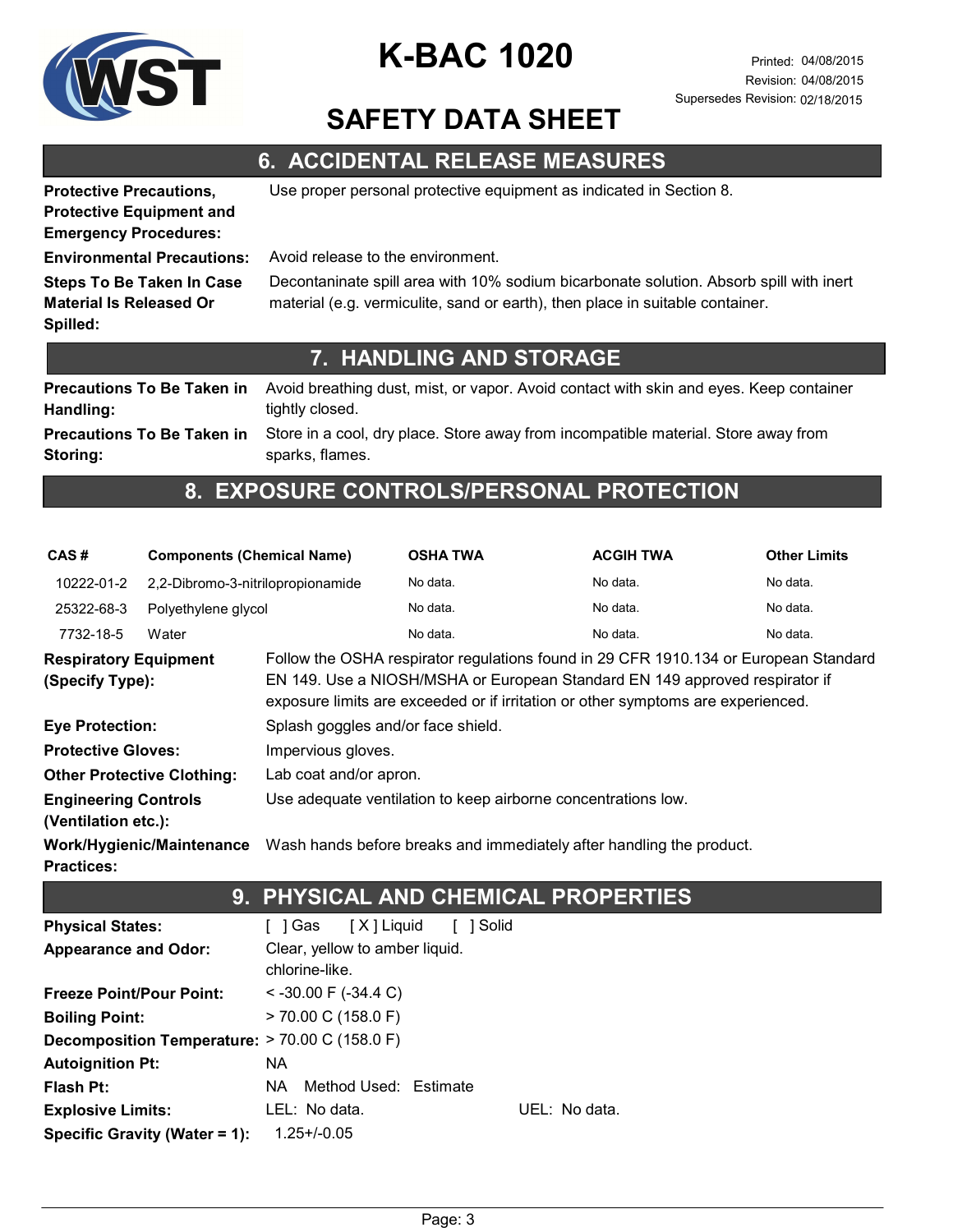

### SAFETY DATA SHEET

Vapor Pressure (vs. Air or mm Hg): 4x10(-5) MM\_HG at 25.0 C (77.0 F) Vapor Density (vs. Air = 1):  $<$  1 Evaporation Rate:  $\leq 1$ Solubility in Water: soluble Percent Volatile: No data. pH: 2.83 +/-1.0 - (10% soln) 10. STABILITY AND REACTIVITY

|                                                             | IV SI/NSISI SANS INSINSI SI                                            |
|-------------------------------------------------------------|------------------------------------------------------------------------|
| <b>Reactivity:</b>                                          | acids, Bases, Water.                                                   |
| Stability:                                                  | Unstable [ ]<br>Stable [X]                                             |
| <b>Conditions To Avoid - Instability:</b>                   | Light, Heat, heating to decomposition. Incompatible materials.         |
| <b>Incompatibility - Materials To Avoid:</b>                | Strong oxidizing agents, Reducing agents, Bases.                       |
| <b>Hazardous Decomposition Or</b>                           | Nitrogen oxides, hydrogen bromide. bromine fumes.                      |
| <b>Byproducts:</b>                                          | Will occur $\begin{bmatrix} 1 \\ 1 \end{bmatrix}$ Will not occur $[X]$ |
| <b>Possibility of Hazardous Reactions:</b>                  | Product will not undergo polymerization.                               |
| <b>Conditions To Avoid - Hazardous</b><br><b>Reactions:</b> |                                                                        |

### 11. TOXICOLOGICAL INFORMATION

| <b>Toxicological Information:</b>     | No data available.                                                                                                                                   |
|---------------------------------------|------------------------------------------------------------------------------------------------------------------------------------------------------|
|                                       | CAS# 10222-01-2:                                                                                                                                     |
| Carcinogenicity/Other<br>Information: | Acute toxicity, LD50, Intravenous, Mouse, 10.00 MG/KG.<br>Result:                                                                                    |
|                                       | Gastrointestinal: Changes in structure or function of salivary glands.                                                                               |
|                                       | Kidney, Ureter, Bladder: Changes in tubules (including acute renal failure, acute tubular<br>necrosis).                                              |
|                                       | Nutritional and Gross Metabolic: Weight loss or decreased weight gain.                                                                               |
|                                       | - U.S. Army Armament Research & Development Command, Chemical Systems                                                                                |
|                                       | Laboratory, NIOSH Exchange Chemicals., Aberdeen Proving Ground,, Aberdeen Proving                                                                    |
|                                       | Ground, MD 21010, Vol/p/yr: NX#, 7898                                                                                                                |
|                                       | Acute toxicity, LD50, Oral, Species: unspecified., 118.0 MG/KG.<br>Result:                                                                           |
|                                       | Nutritional and Gross Metabolic: Changes in: Ca.                                                                                                     |
|                                       | Nutritional and Gross Metabolic: Changes in phosphorus.                                                                                              |
|                                       | Biochemical: Enzyme inhibition, induction, or change in blood or tissue levels:<br>Phosphatases.                                                     |
|                                       | - Pharmacologist., American Soc. for Pharmacology and Experimental Therapeutics,<br>9650 Rockville Pike, Rockville, MD 20014, Vol/p/yr: 15,226, 1973 |
|                                       | CAS# 10222-01-2: Not listed by ACGIH, IARC, NTP, or CA Prop 65.                                                                                      |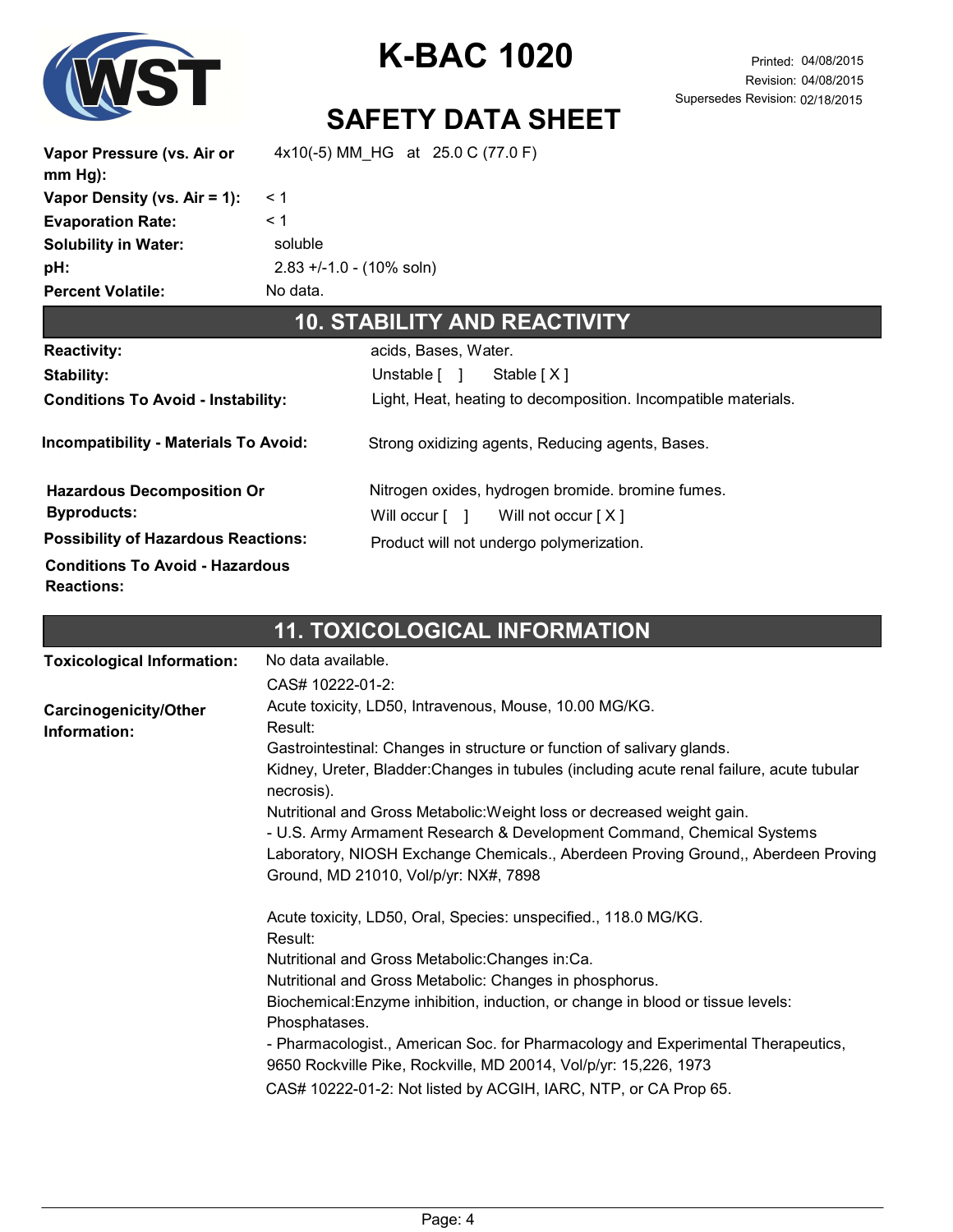

# SAFETY DATA SHEET

| CAS# |            | Ingredient(s)                     | <b>NTP</b> | <b>IARC</b> | <b>ACGIH</b> | <b>OSHA</b> |
|------|------------|-----------------------------------|------------|-------------|--------------|-------------|
|      | 10222-01-2 | 2,2-Dibromo-3-nitrilopropionamide | n.a.       | n.a.        | n.a.         | n.a.        |
|      | 25322-68-3 | Polyethylene glycol               | n.a.       | n.a.        | n.a.         | n.a.        |
|      | 7732-18-5  | Water                             | n.a.       | n.a.        | n.a.         | n.a.        |
|      |            |                                   |            |             |              |             |

### 12. ECOLOGICAL INFORMATION

|                                                                                              | No data available.                                                                                                                                                                                                                                                                                                                                                                                  |                                                                                                                                                                            |  |  |  |
|----------------------------------------------------------------------------------------------|-----------------------------------------------------------------------------------------------------------------------------------------------------------------------------------------------------------------------------------------------------------------------------------------------------------------------------------------------------------------------------------------------------|----------------------------------------------------------------------------------------------------------------------------------------------------------------------------|--|--|--|
| <b>Results of PBT and vPvB</b><br>assessment:                                                | CAS# 10222-01-2:<br>Result:<br>Age Effects.<br>Office of Pesticide Programs, 2000                                                                                                                                                                                                                                                                                                                   | LC50, Bluegill (Lepomis macrochirus), 2.300 PPM, 96 H, Mortality.<br>- Pesticide Ecotoxicity Database (Formerly: Environmental Effects Database (EEDB)),                   |  |  |  |
|                                                                                              | <b>13. DISPOSAL CONSIDERATIONS</b>                                                                                                                                                                                                                                                                                                                                                                  |                                                                                                                                                                            |  |  |  |
| <b>Waste Disposal Method:</b>                                                                | classified as a hazardous waste (40 CFR 261.20-24).                                                                                                                                                                                                                                                                                                                                                 | RCRA: It is the responsibility of the product user to determine at the time of disposal<br>whether a material containing the product or derived from the product should be |  |  |  |
|                                                                                              | Disposal: Biocide or Pesticide wastes are acutely hazardous. Improper disposal or<br>excess product or rinsate is a violation of Federal law. If these wastes cannot be<br>disposed of by use according to label instructions, contact your State Biocide/Pesticide or<br>Environmental Control Agency, or the Hazardous Waste representative at your nearest<br>EPA Regulation Office for guidance |                                                                                                                                                                            |  |  |  |
|                                                                                              | <b>14. TRANSPORT INFORMATION</b>                                                                                                                                                                                                                                                                                                                                                                    |                                                                                                                                                                            |  |  |  |
| <b>LAND TRANSPORT (US DOT):</b>                                                              |                                                                                                                                                                                                                                                                                                                                                                                                     |                                                                                                                                                                            |  |  |  |
| DOT Proper Shipping Name: Not Regulated.<br><b>DOT Hazard Class:</b><br><b>UN/NA Number:</b> |                                                                                                                                                                                                                                                                                                                                                                                                     |                                                                                                                                                                            |  |  |  |
| <b>LAND TRANSPORT (Canadian TDG):</b>                                                        |                                                                                                                                                                                                                                                                                                                                                                                                     |                                                                                                                                                                            |  |  |  |
| <b>TDG Shipping Name:</b><br><b>UN Number:</b>                                               | Not Regulated.                                                                                                                                                                                                                                                                                                                                                                                      |                                                                                                                                                                            |  |  |  |
| <b>Hazard Class:</b>                                                                         |                                                                                                                                                                                                                                                                                                                                                                                                     | <b>TDG Classification:</b>                                                                                                                                                 |  |  |  |
| <b>MARINE TRANSPORT (IMDG/IMO):</b>                                                          |                                                                                                                                                                                                                                                                                                                                                                                                     |                                                                                                                                                                            |  |  |  |
| <b>IMDG/IMO Shipping Name:</b><br><b>UN Number:</b><br><b>Hazard Class:</b>                  | Not Regulated.<br> N                                                                                                                                                                                                                                                                                                                                                                                | <b>Packing Group:</b>                                                                                                                                                      |  |  |  |
| <b>IMDG EMS Page:</b>                                                                        |                                                                                                                                                                                                                                                                                                                                                                                                     | <b>IMDG MFAG Number:</b>                                                                                                                                                   |  |  |  |
| AIR TRANSPORT (ICAO/IATA):<br><b>ICAO/IATA Shipping Name:</b><br>Not Regulated.              |                                                                                                                                                                                                                                                                                                                                                                                                     |                                                                                                                                                                            |  |  |  |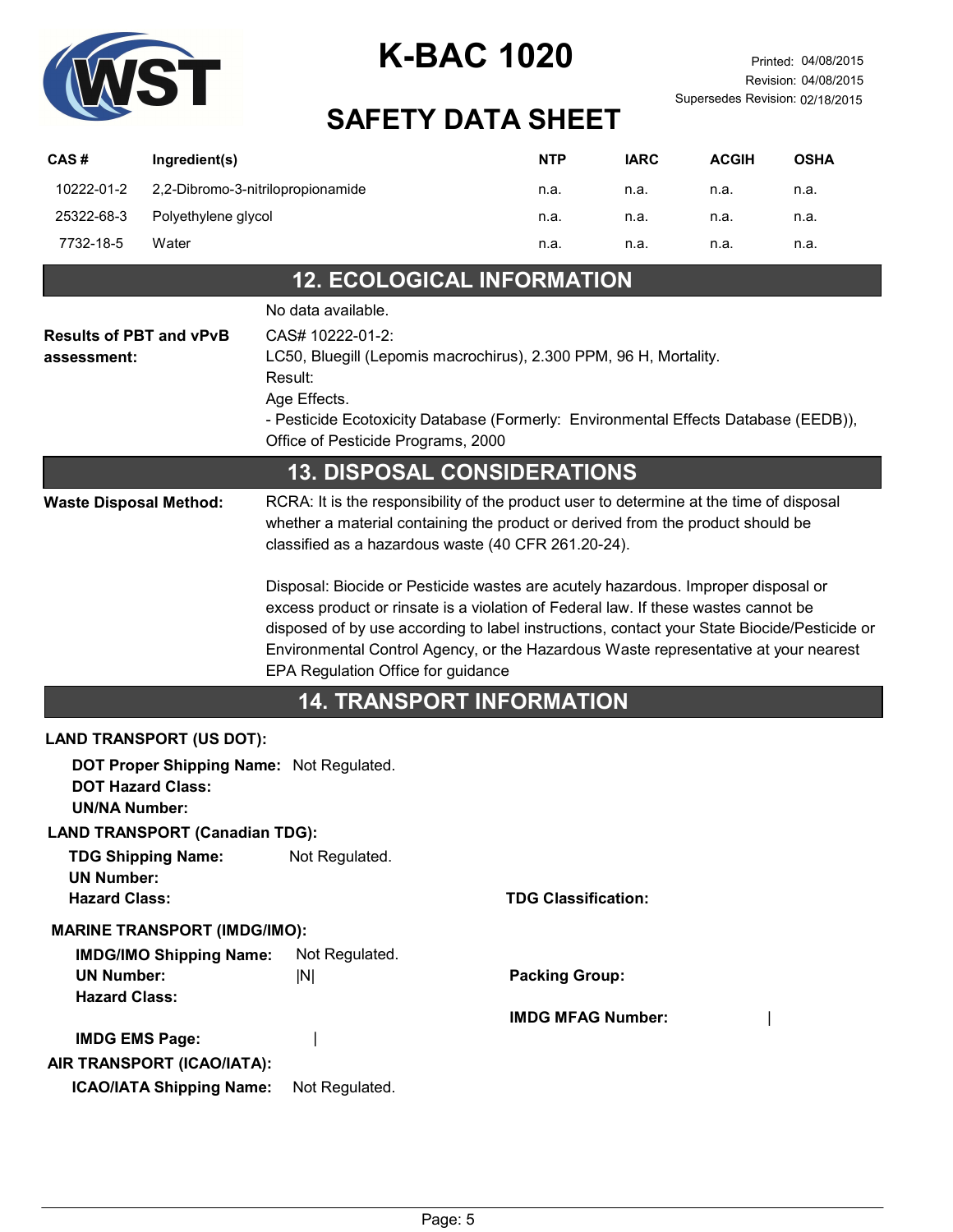

### SAFETY DATA SHEET

#### 15. REGULATORY INFORMATION

|                                                                                                     |                                       | EPA SARA (Superfund Amendments and Reauthorization Act of 1986) Lists                                                    |                                                                                                                 |                                                                                                         |                                              |                     |
|-----------------------------------------------------------------------------------------------------|---------------------------------------|--------------------------------------------------------------------------------------------------------------------------|-----------------------------------------------------------------------------------------------------------------|---------------------------------------------------------------------------------------------------------|----------------------------------------------|---------------------|
| CAS#                                                                                                | Ingredient(s)                         |                                                                                                                          | S. 302 (EHS)                                                                                                    | S. 304 RQ                                                                                               | S. 313 (TRI)                                 |                     |
| 10222-01-2                                                                                          | 2,2-Dibromo-3-nitrilopropionamide     |                                                                                                                          | No                                                                                                              | No                                                                                                      | No                                           |                     |
| 25322-68-3                                                                                          | Polyethylene glycol                   |                                                                                                                          |                                                                                                                 | No                                                                                                      | No                                           | No                  |
| 7732-18-5                                                                                           | Water                                 |                                                                                                                          |                                                                                                                 | No                                                                                                      | No                                           | <b>No</b>           |
| for SARA Title III Sections<br>311/312 as indicated:                                                | 'Hazard Categories' defined           | This material meets the EPA [X] Yes [ ] No<br>$[X]$ Yes $[ \ ]$ No<br>[ ] Yes [X] No<br>[X] Yes [ ] No<br>[ ] Yes [X] No | Fire Hazard<br>Reactive Hazard                                                                                  | Acute (immediate) Health Hazard<br>Chronic (delayed) Health Hazard<br>Sudden Release of Pressure Hazard |                                              |                     |
| CAS#                                                                                                | Ingredient(s)                         |                                                                                                                          |                                                                                                                 | <b>Canadian NPRI</b>                                                                                    | <b>Canadian IDL</b>                          | <b>Canadian DSL</b> |
| 10222-01-2                                                                                          |                                       | 2,2-Dibromo-3-nitrilopropionamide                                                                                        |                                                                                                                 | No                                                                                                      | No                                           | No.                 |
| 25322-68-3                                                                                          | Polyethylene glycol                   |                                                                                                                          |                                                                                                                 | No                                                                                                      | No.                                          | Yes                 |
| 7732-18-5                                                                                           | Water                                 |                                                                                                                          |                                                                                                                 | No                                                                                                      | No                                           | Yes                 |
| CAS#<br>Ingredient(s)                                                                               |                                       |                                                                                                                          | <b>Other US EPA or State Lists</b>                                                                              |                                                                                                         |                                              |                     |
| 10222-01-2                                                                                          | 2,2-Dibromo-3-nitrilopropionamide     |                                                                                                                          |                                                                                                                 | CAA HAP, ODC: No; CWA NPDES: No; TSCA: Yes -<br>Inventory; CA PROP.65: No                               |                                              |                     |
| 25322-68-3                                                                                          | Polyethylene glycol                   |                                                                                                                          |                                                                                                                 | CAA HAP, ODC: No; CWA NPDES: No; TSCA: Yes -<br>Inventory; CA PROP.65: No                               |                                              |                     |
| 7732-18-5<br>Water                                                                                  |                                       |                                                                                                                          |                                                                                                                 | Inventory; CA PROP.65: No                                                                               | CAA HAP, ODC: No; CWA NPDES: No; TSCA: Yes - |                     |
| CAS#                                                                                                | Ingredient(s)                         |                                                                                                                          |                                                                                                                 | <b>International Regulatory Lists</b>                                                                   |                                              |                     |
| 10222-01-2                                                                                          |                                       | 2,2-Dibromo-3-nitrilopropionamide                                                                                        |                                                                                                                 |                                                                                                         |                                              |                     |
| 25322-68-3                                                                                          | Polyethylene glycol                   |                                                                                                                          |                                                                                                                 |                                                                                                         |                                              |                     |
| 7732-18-5                                                                                           | Water                                 |                                                                                                                          |                                                                                                                 |                                                                                                         |                                              |                     |
|                                                                                                     | <b>Canadian WHMIS Classification:</b> |                                                                                                                          |                                                                                                                 |                                                                                                         |                                              |                     |
|                                                                                                     |                                       | No data available.                                                                                                       |                                                                                                                 |                                                                                                         |                                              |                     |
| <b>Regulatory Information:</b><br>US Regulatory information:<br>Primary EPA Registration #: 88714-2 |                                       |                                                                                                                          | This product is subject to registration under FIFRA.<br>All ingredients are reported in the EPA TSCA Inventory. |                                                                                                         |                                              |                     |

Canada Regulatory information:

This product complies to the Pest Control Products Act.and is considered exempt from from WHMIS classification.

Registration No.: 31032 Pest Control Products Act.

Canadian regulations: This product has been classified in accordance with the hazard criteria of the Canadian Controlled Products Regulations (CPR) and the SDS contains all the information required by the CPR.